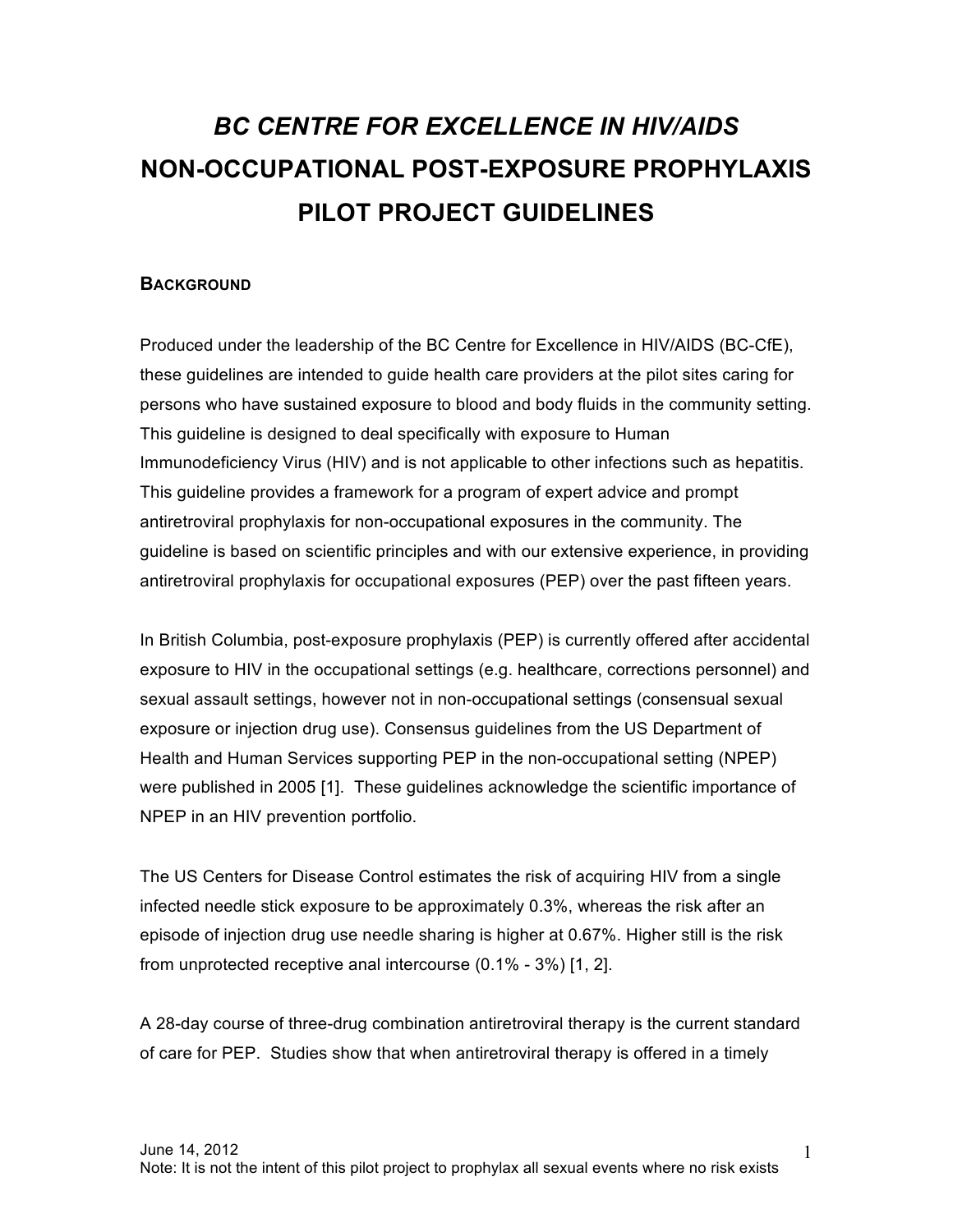manner after exposure (within 72 hours), the risk of acquiring HIV decreases by approximately 80% [3, 4].

Most studies have found that NPEP is effective when offered after high-risk HIV exposure to body fluids [5, 6]. In addition, there has been no evidence that provision of NPEP has increased risk-taking behaviour.

The BC-CFE has therefore developed this pilot protocol and guidelines for the assessment and treatment of HIV exposure in the non-occupational setting, for a period of 18 months.

**The Committee for Drug Evaluation and Therapy of the BC-CFE has unanimously recommended an 18-month pilot project of NPEP at six pilot sites in Vancouver, British Columbia, which was approved by Pharmacare, Ministry of Health.**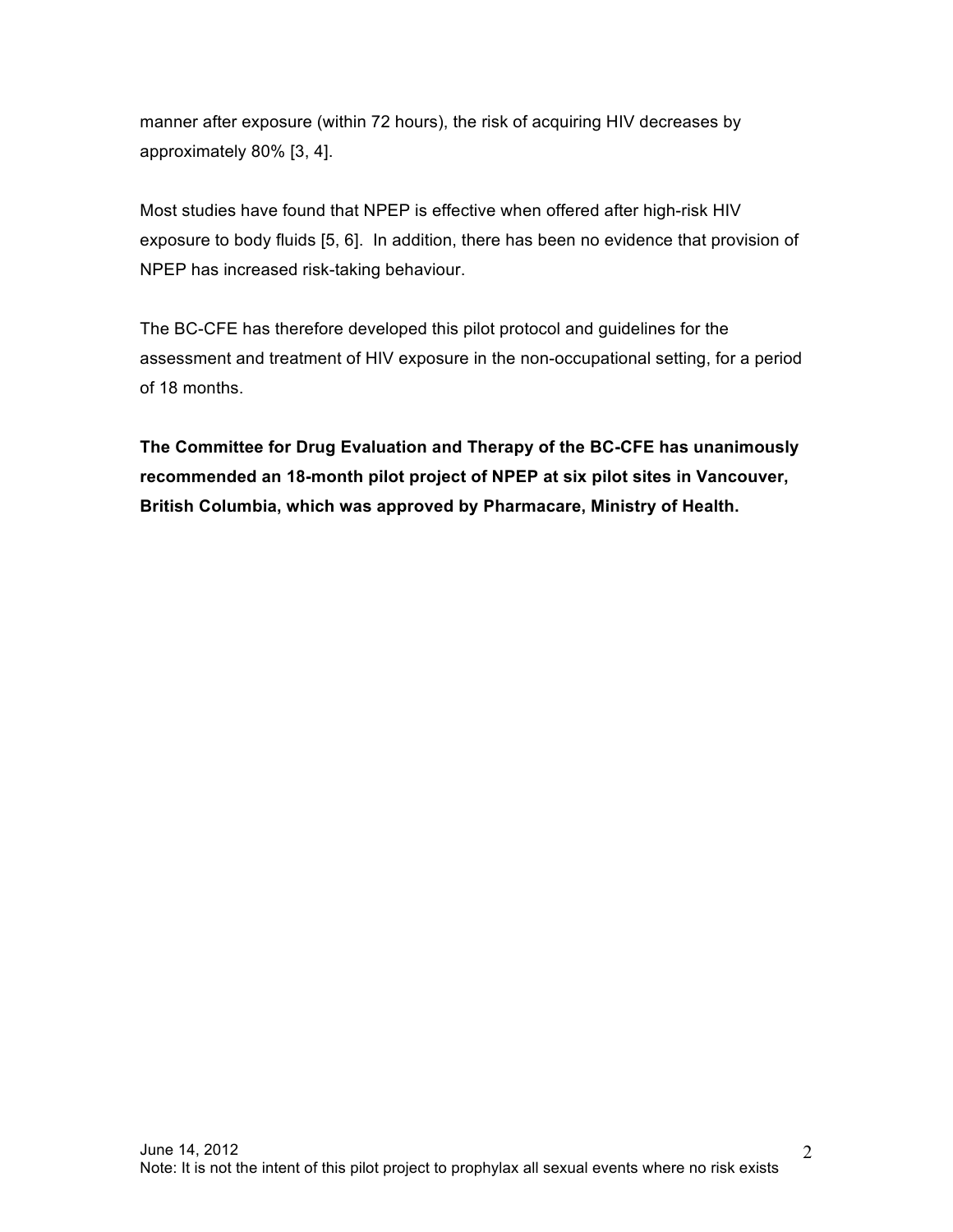# **1. GOAL OF THE PILOT PROJECT**

To reduce the risk of transmission of HIV to persons exposed to blood or body fluids.

This will be accomplished by:

- 1. Dissemination of these guidelines to health care providers at the pilot sites who encounter persons exposed to blood and body fluids.
- 2. Assessment of the risk of HIV transmission in exposed persons.
- 3. Counselling of exposed persons to reduce anxiety, to ensure adequate management and follow-up and to reduce the risk of HIV transmission to others.
- 4. Appropriate use of antiretroviral therapy in exposed persons.
- 5. Avoiding antiretroviral prophylaxis (which is potentially toxic) in those persons who are not at significant risk of infection.
- 6. NPEP will be initiated only when the exposure is a single episode and when it can be given in a timely manner. It is not appropriate for cases of ongoing sexual exposures or injection drug use (IDU) exposures over time, or for exposures that occurred greater than 72 hours before presentation.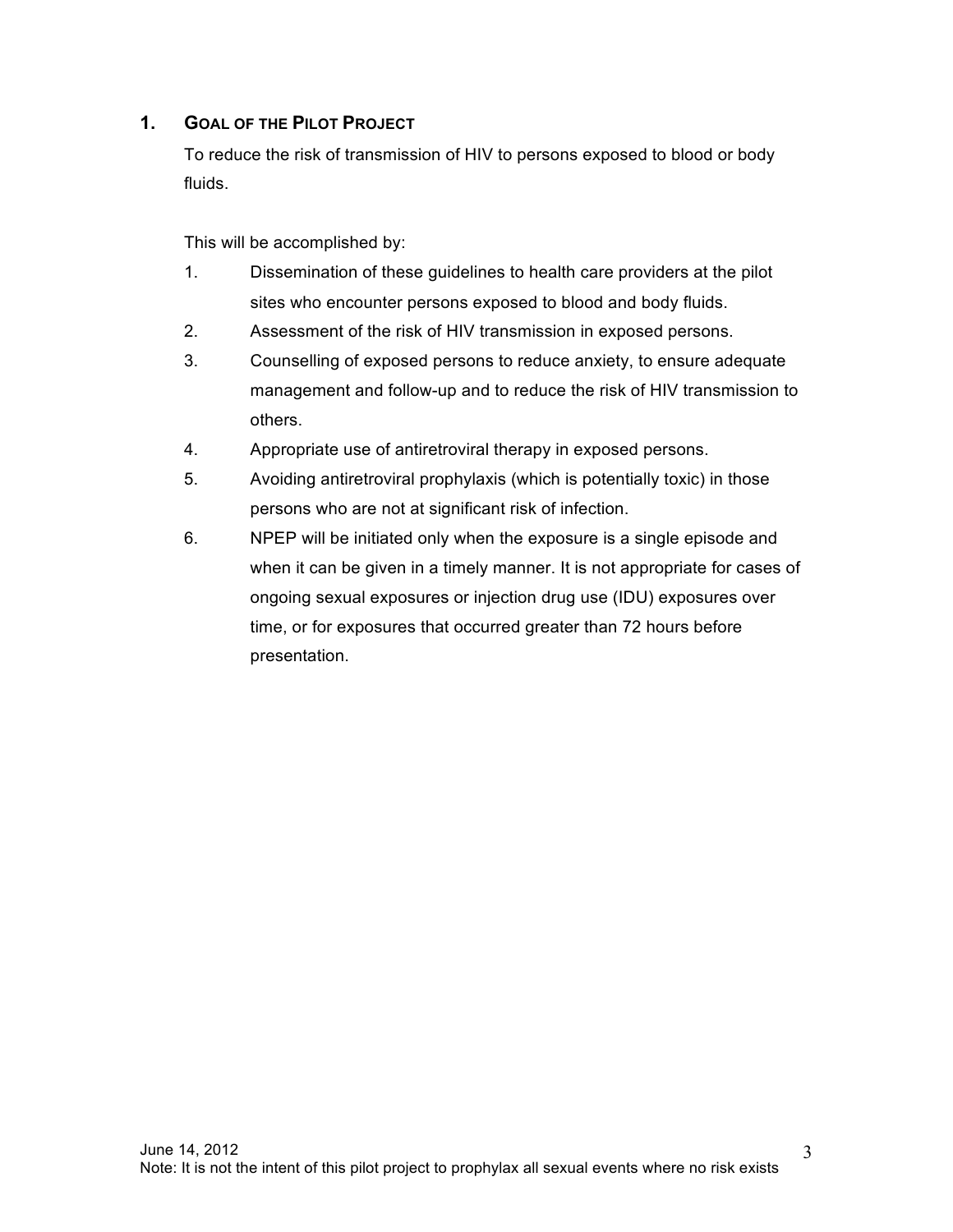# **2. LOCATION**

The BC-CfE NPEP Pilot sites are:

- 1. PHC St. Paul's Hospital Emergency Department
- 2. PHC St. Paul's Hospital Immunodeficiency Clinic
- 3. PHSA BC Centre for Disease Control Sexually Transmitted Infections Clinics – Bute Street Clinic and
- 4. VCH BC Centre for Disease Control Sexually Transmitted Infections Clinics –Health Initiative for Men (HiM)
- 5. VCH Downtown Community Health Clinic (DCHC)
- 6. Spectrum Health Clinic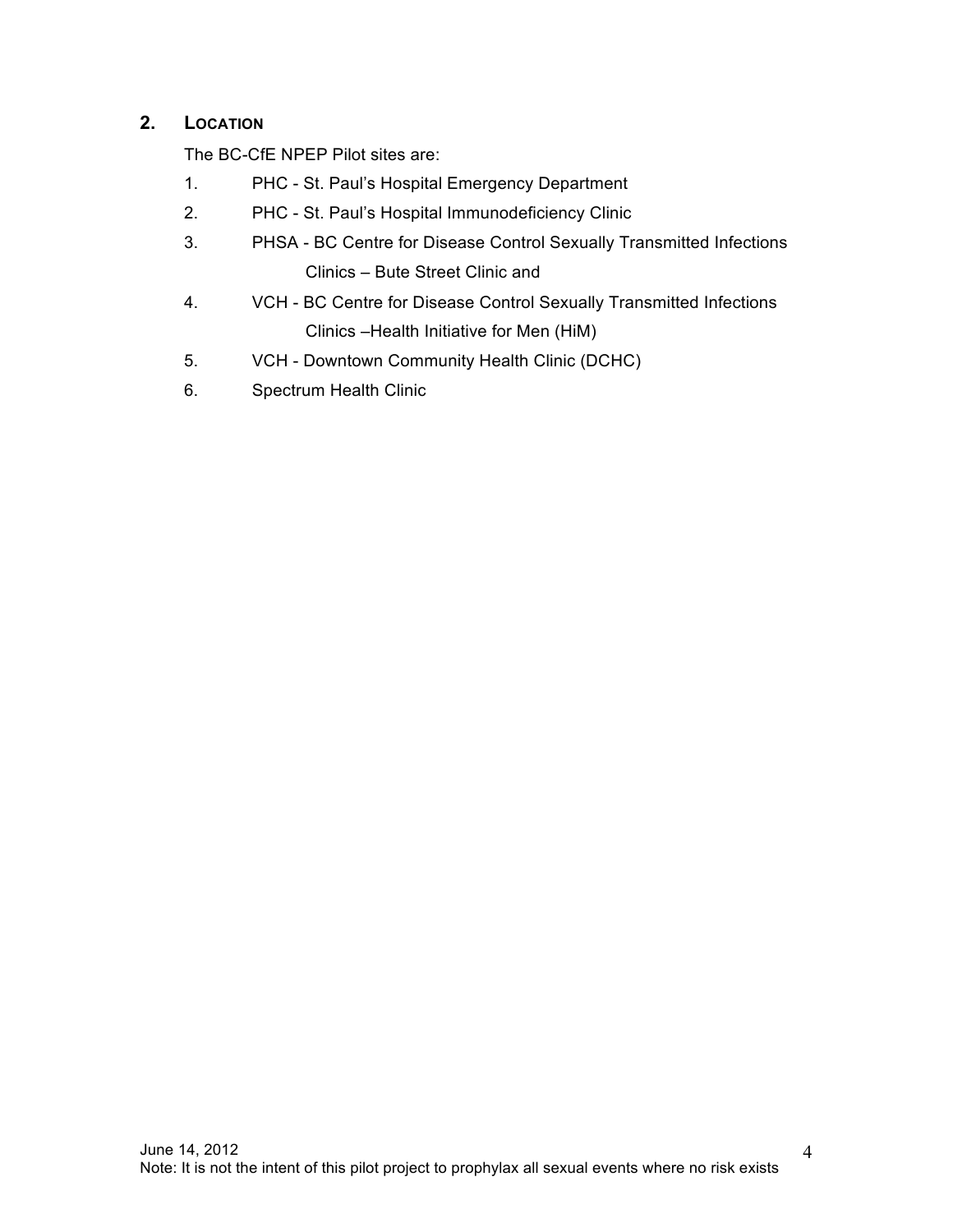## **3. DEFINITIONS**

#### 3.1 HIV exposure

An event where blood or other potentially infectious body fluid comes into contact with mucus membranes or is introduced through percutaneous exposure.

3.2 Infectious body fluids (capable of transmitting HIV)

- 1. Blood
- 2. Any body fluid visibly contaminated with blood
- 3. Semen
- 4. Vaginal/rectal secretions

3.3 Non-infectious body fluids (unless bloody)

(Not implicated in the transmission of HIV unless visibly bloody) Stool, urine, tears, saliva, nasal secretions, vomitus

3.4 Definition of persons at high risk for being HIV positive (if HIV status unknown)

- 1. Active injection drug users
- 2. Men who have sex with men
- 3. Sexual partners of persons known to be HIV-positive
- 4. Sex Trade Workers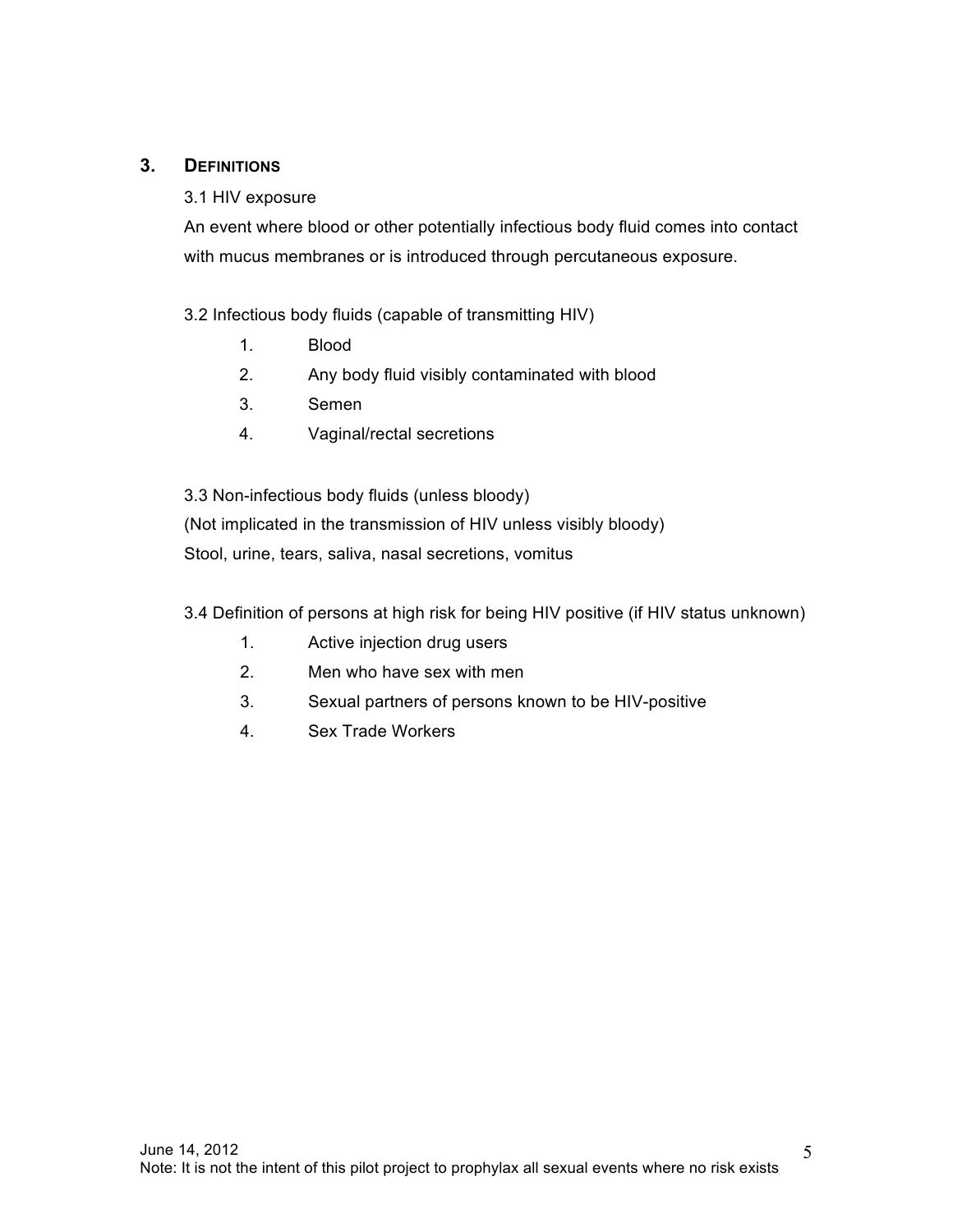#### **4. PROCEDURES FOR ASSESSMENT OF HIV EXPOSURE RISK**

Persons accidentally exposed to blood or body fluid should be assessed as soon as possible. If antiretrovirals are indicated, they are most effective if initiated **within two hours of exposure**. Antiretrovirals should not be offered if the exposure is >72hrs. If a high risk exposure occurred more than 72 hours prior to presentation, please contact the BC-CfE Pharmacy 1-888-511-6222 for further evaluation.

The health care provider (e.g. Physician or Nurse) should complete a risk assessment of the exposure as soon after arrival in the clinic/department as possible (See Algorithm Appendix 1).

#### 4.1 Initial Assessment

Risk assessment of the exposure must occur. Risk of transmission will depend on the type of exposures and whether the Source is HIV positive or the probability the Source is at high risk for HIV.

4.1.1 The **exposed** person must undergo baseline HIV testing, preferably with Point of Care (POC) HIV rapid test following BCCDC guidelines [7]. Further workup and management of potential exposure to hepatitis B, C and other sexually transmitted infections is also required.

If the baseline HIV POC test is positive, confirmatory testing HIV serology should be ordered. NPEP should NOT be initiated. Post-test counselling for a preliminary positive result and referral for further workup and management of HIV infection is required [7].

If the baseline HIV POC testing is negative and risk assessment indicates a significant risk exposure, NPEP can be initiated. If the baseline HIV POC test is indeterminate, draw HIV serology (consisting of  $4<sup>th</sup>$  generation assay – the antigen/antibody assay). If the baseline POC test is invalid, repeat the test with a new kit and if the result remains invalid, draw HIV serology as above. In these scenarios (indeterminate/invalid POC) consider HIV status to be unknown/negative and assess for NPEP until HIV serology results are known.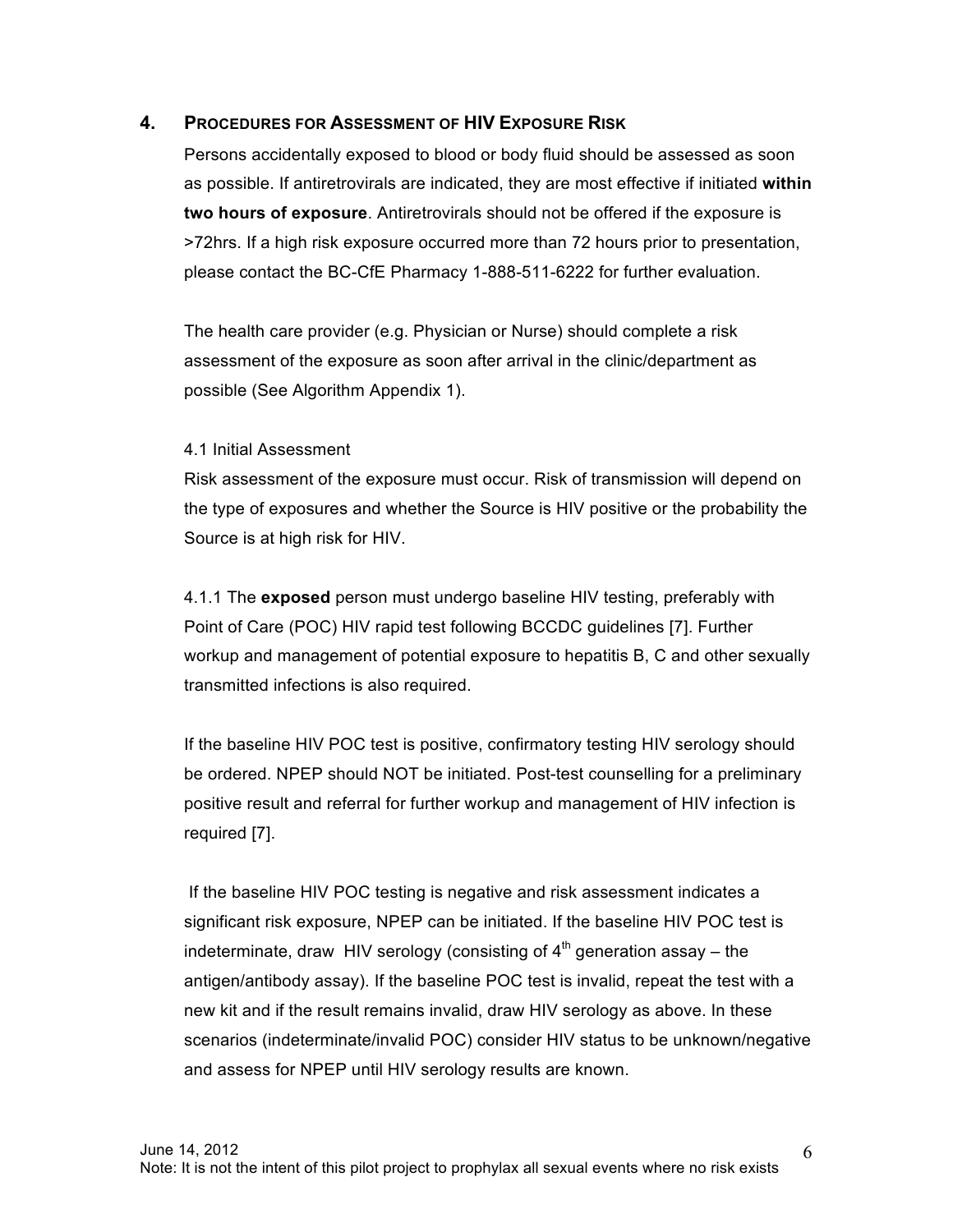#### 4.2 Risk Assessment

4.2.1 Table 1.

Risk of HIV Transmission by Exposure Type from **Known HIV Positive Source**

| Exposure                       | Risk per 10,000 acts | <b>Risk percent</b> |
|--------------------------------|----------------------|---------------------|
| <b>Hollow Bore Needlestick</b> | 30                   | 0.3%                |
| injury                         |                      |                     |
| Needle sharing - injection     | 67                   | 0.67%               |
| drug use                       |                      |                     |
| Penile-vaginal intercourse     | 5                    | 0.05%               |
| (risk to male)                 |                      |                     |
| Penile-vaginal intercourse     | 10                   | 0.1%                |
| (risk to female)               |                      |                     |
| Anal intercourse               | 6.5                  | 0.06%               |
| (risk to insertive partner)    |                      |                     |
| Anal intercourse               | 50                   | $0.5\% - 3\%$       |
| (risk to receptive partner)    |                      |                     |
| Oral intercourse               | 0.5                  | 0.005%              |
| (risk to insertive partner)    |                      |                     |
| Oral intercourse               | $\mathbf{1}$         | 0.01%               |
| (risk to receptive partner)    |                      |                     |

Source: US Centers for Disease Control **MMWR January 21, 2005/Vol54/No.RR -2.**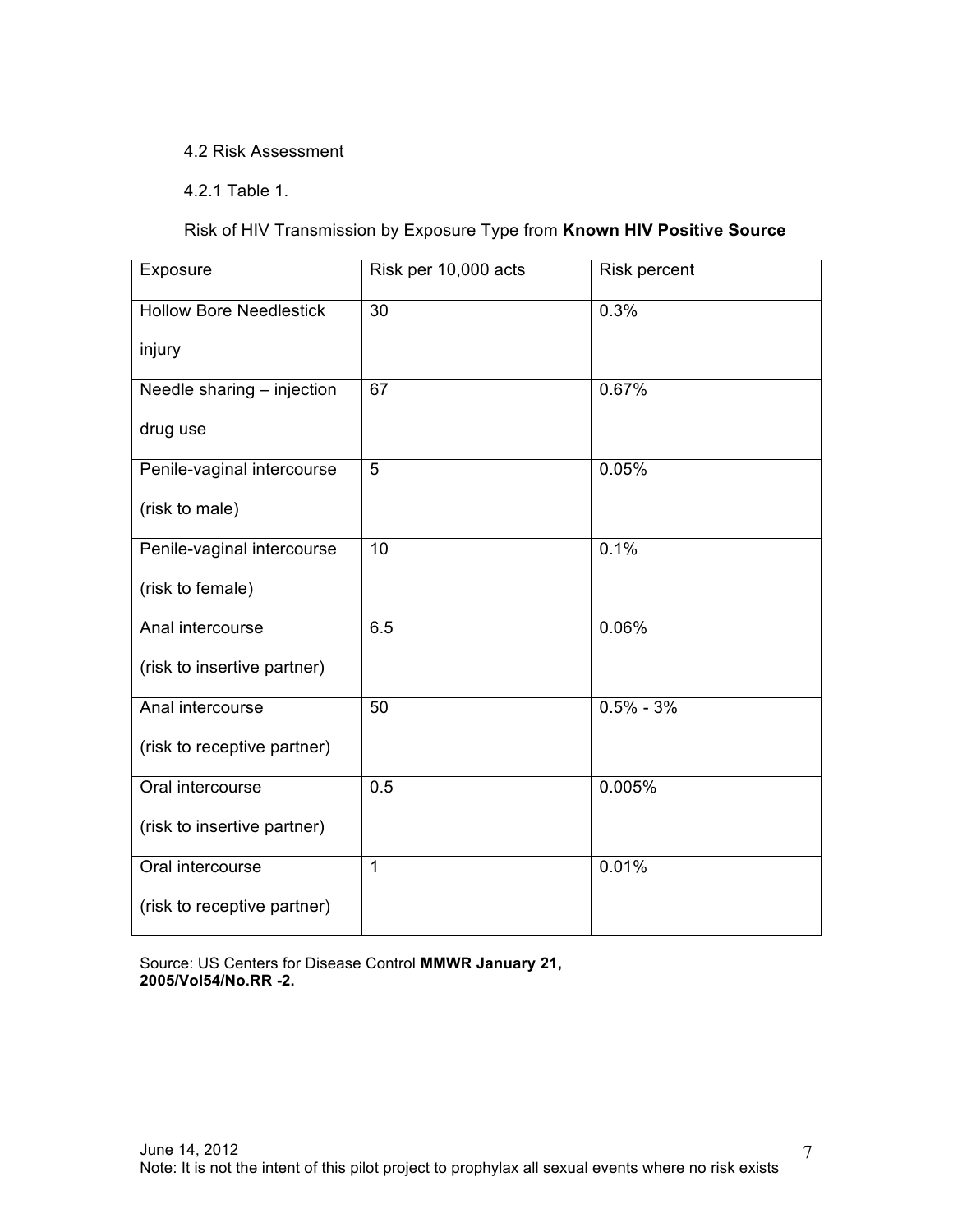4.2.2 Factors that can influence the risk of transmission

- Degree of Source HIV viremia. Higher viral loads increase the risk of transmission
- The presence of a sexually transmitted infection in either the Source or the exposed individual
- The presence of oral or mucosal disease of the mouth
- Degree of trauma associated with the sexual act

#### 4.3 Source assessment

- 4.3.1 Source HIV status unknown, however considered to be high risk
	- If the Source person is available for interview, additional information about risk history can be obtained and permission for an HIV POC test requested to assist in determining the likelihood of HIV exposure.
	- If the Source POC test is positive, HIV serology should be drawn, and post-test counselling and referral for HIV management should occur. Risk assessment for known HIV positive source (Table1) can proceed.
	- If the Source POC test is negative, but the risk history suggests additional exposures, draw HIV serology to rule out the window period. Risk assessment and initiation of NPEP should proceed under the assumption that the source is potentially HIV positive until serology results are available.
	- RESULTS OF SOURCE RESULTS CANNOT BE DISCLOSED TO EXPOSED INDIVIDUAL. THEY CAN BE INFORMED ONLY OF THE RECOMMENDATIONS FOR NPEP OR NOT.
	- When the Source is unknown/not available, the risk of HIV exposure can be determined using community prevalence estimates and the nature of the type of exposure that has occurred, **(see Appendix 2a).**

4.3.2 HIV positive source on antiretroviral therapy

• The risk of HIV transmission from an HIV positive Source who is receiving antiretroviral therapy is likely to be reduced.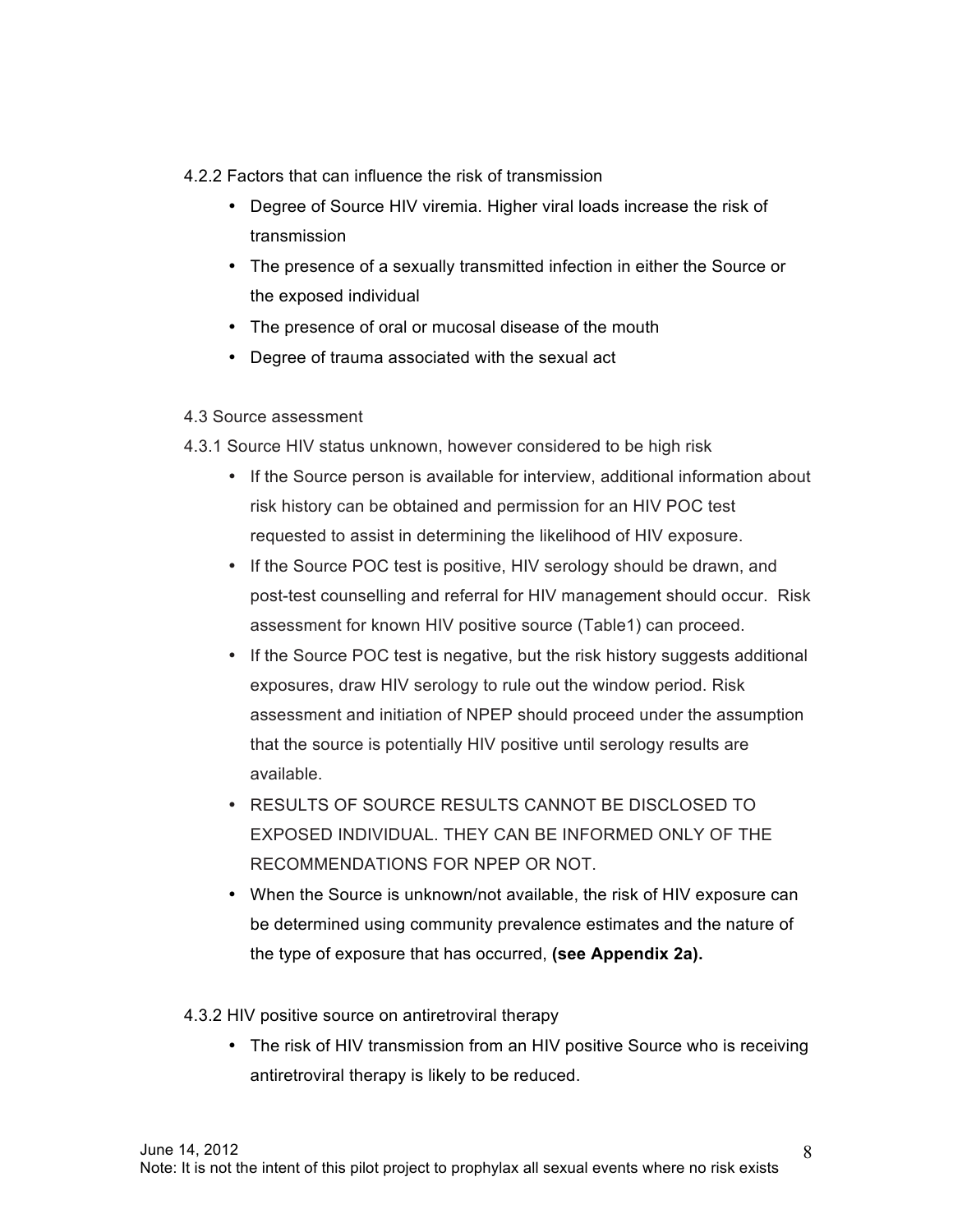- HIV transmission is related to degree of HIV viremia. The results of recent observational studies and a randomized clinical trial demonstrate that full suppression of the HIV viral load in the Source partner in a stable heterosexual serodiscordant relationship can reduce transmission by 92- 96%.
- If the Source is available for interview, the history of antiretroviral medication use and most recent viral load measurement should be considered when selecting antiretroviral medications for NPEP.
- If the Source is willing to do so, blood work can be obtained in order to confirm viral load suppression.
- For low-risk exposures from a Source with demonstrated long-term (>6 months) HIV suppression on antiretroviral therapy (undetectable viral load within the last four weeks), NPEP may not be required.

4.4 Specimens drawn from the Source should be clearly identified as coming from an accidental exposure episode and they will be dealt with promptly by the laboratory. The specimens can be sent to the UBC Virology Laboratory at St. Paul's Hospital (604 806-8420).

• Ensure appropriate follow-up for the Source to obtain their test results through their family physician or other identified follow-up physician.

When in doubt, the initial starter kit can be supplied, and further review by the BC-CfE will determine if further prophylaxis is required, by contacting 1-888-511-6222.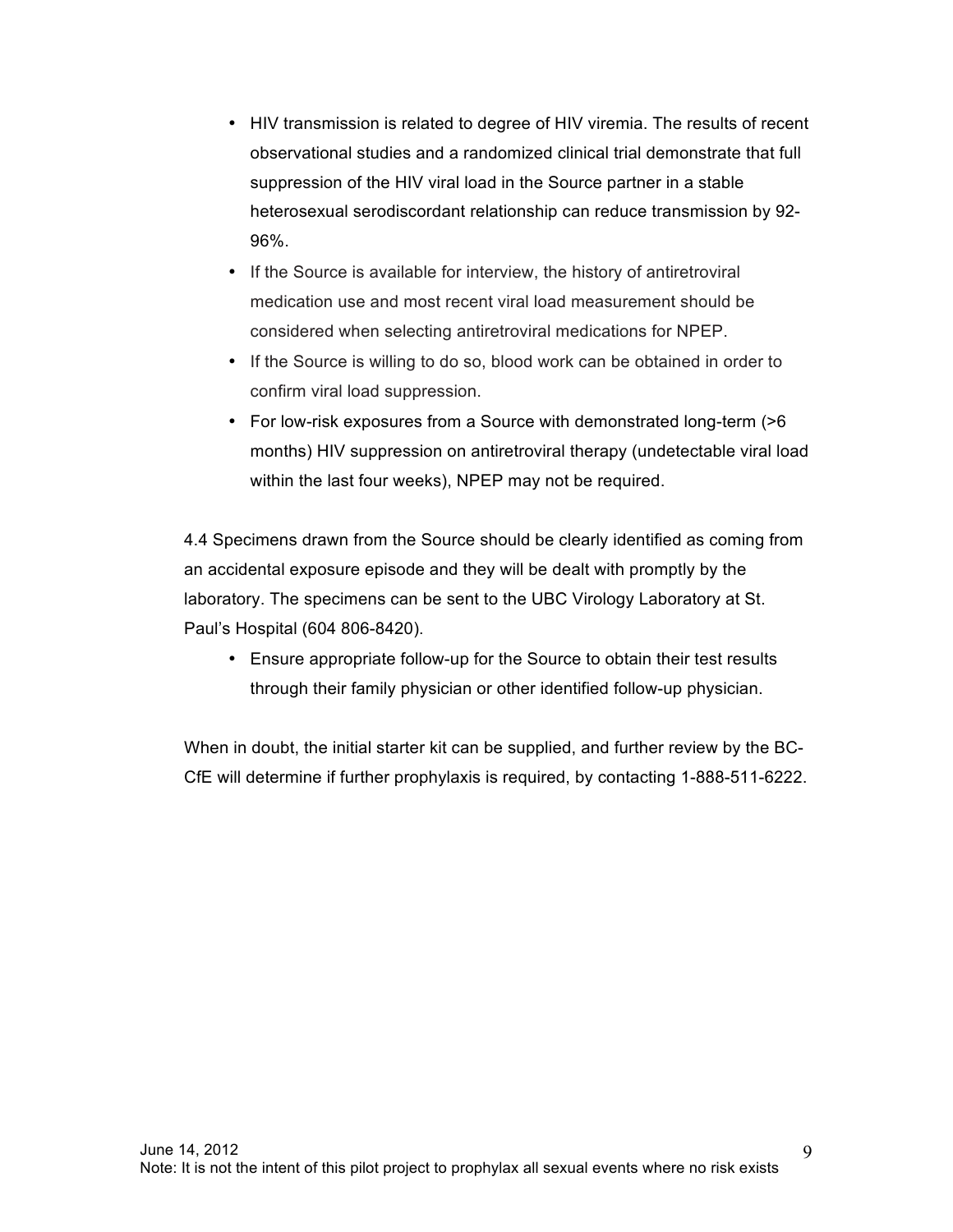#### **5. RECOMMENDATION FOR PROPHYLAXIS**

A 28-day course of combination antiretroviral therapy is recommended for nonoccupational exposure to blood, or other potentially infectious body fluids of a person known to be HIV positive, or at high risk for HIV, when that exposure represents a substantial risk for transmission, and when the person seeks care within 72 hours of exposure.

| Type of Exposure                                                                                                                                                     | Source                                                                                     | Action                                                                                                                  |  |  |
|----------------------------------------------------------------------------------------------------------------------------------------------------------------------|--------------------------------------------------------------------------------------------|-------------------------------------------------------------------------------------------------------------------------|--|--|
| <b>Substantial Risk for HIV</b><br><b>Exposure</b><br><b>EXPOSURE OF</b><br>vagina, rectum, mouth,<br>or other mucous<br>membrane, or                                | Known HIV infection<br><b>OR</b>                                                           | Initiate NPEP starter kit:<br>Tenofovir 300mg once a<br>day<br>$+$<br>Lamivudine (3TC) 150 mg<br>bid                    |  |  |
| percutaneous contact<br><b>WITH</b><br>blood, semen, vaginal<br>secretions, rectal<br>secretions, or any body<br>fluid<br>that is visibly contaminated<br>with blood | Unknown HIV status and<br>considered high risk for HIV                                     | $+$<br>Kaletra 2 tablets bid<br>Arrange for follow-up<br>consultation for<br>consideration of continuing<br>28 day NPEP |  |  |
| <b>Negligible Risk for HIV</b><br><b>Exposure</b>                                                                                                                    |                                                                                            |                                                                                                                         |  |  |
| <b>EXPOSURE OF</b><br>vagina, rectum, eye, mouth,<br>or other mucous<br>membrane, or<br>percutaneous contact                                                         | Known HIV infection<br><b>OR</b><br>Unknown HIV status and<br>considered high risk for HIV | NPEP not recommended<br>Consult with the BC-CfE if<br>unusual exposure has<br>occurred                                  |  |  |
| <b>WITH</b><br>urine, nasal secretions,<br>saliva, sweat, or tears if not<br>visibly contaminated with<br>blood                                                      |                                                                                            |                                                                                                                         |  |  |

## Expert advice can be obtained from the BC-CfE by contacting 1-888-511-6222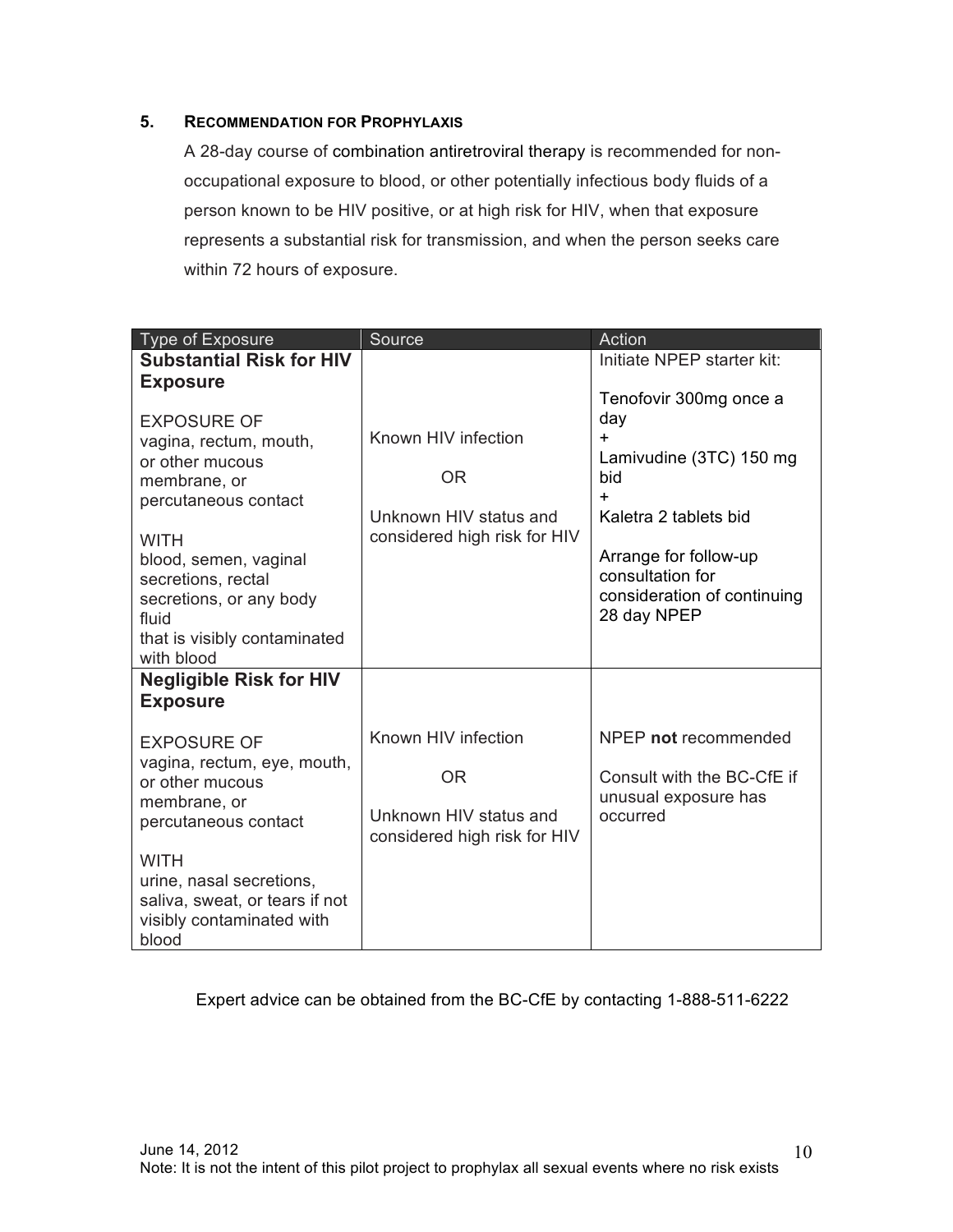# **6. NPEP ANTIRETROVIRAL THERAPY**

6.1 The NPEP starter kit consists of a 7 day supply of:

- Tenofovir: one tablet (300 mg) once a day
- Lamivudine (3TC): one tablet (150 mg) twice a day
- Kaletra: two tablets twice a day

NOTE: Taking all three drugs with food may reduce stomach upset.

## 6.2 Contraindications to Antiretroviral Therapy

There are many drug interactions with antiretroviral medication, particularly with protease inhibitors such as Kaletra. A careful medication history and use of all alternative therapy should be reviewed. Non-essential medications and all alternative therapy should be discontinued during antiretroviral therapy. Questions regarding drug interactions should be directed to the BC-CfE Pharmacy (1-888- 511-6222).

- Avoid or use with extreme caution in persons with chronic renal insufficiency (creatinine more than three times normal), hepatic insufficiency, or bone marrow dyscrasia. Specific cases should be discussed with a BC-CfE physician or pharmacist.
- Avoid or use with extreme caution in persons treated with myelosuppressive, nephrotoxic or hepatotoxic drugs in the two weeks prior to starting antiretroviral therapy.

## 6.3 Pregnancy

If the exposed person is pregnant, contact the BC-CfE pharmacy (1-888-511-6222) as soon as possible. Tenofovir has not been used extensively in pregnancy and we will substitute with zidovudine. However, in a significant exposure, the existing kit should be given as soon as possible. Tenofovir is a Pregnancy Category B medication.

6.4 Pre-treatment and Follow-up Laboratory Evaluation of the Exposed Person

- No laboratory evaluation except HIV testing is required prior to initiation of the antiretroviral therapy starter kit, unless the exposed person is suspected of having significant haematologic or hepatic or renal disease.
- Additional testing for hepatitis B/C and syphilis may be indicated.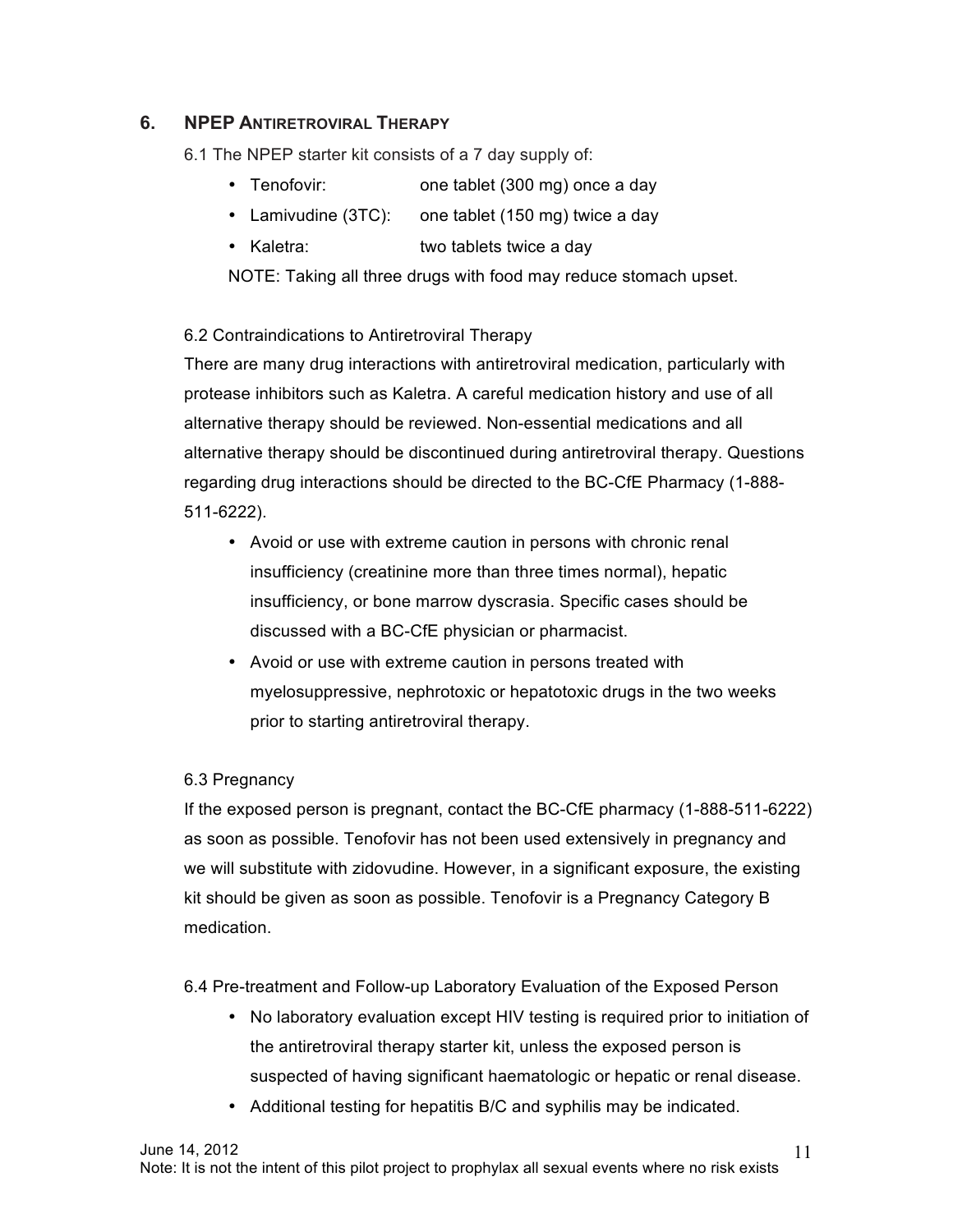- Laboratory assessment will occur at weeks two and four to monitor for adverse effects.
- 6.5 Potential Adverse Effects of One Month of Antiretroviral Therapy

**Tenofovir:** Tenofovir is well tolerated and side effects are mild. They may include: nausea, diarrhea and gas.

**Lamivudine (3TC):** Lamivudine is usually well tolerated in short-term therapy and side effects are rare. Reversible decreased white blood cell count is the commonest side effect. Tingling of the hands and feet (peripheral neuropathy) is very unlikely to occur with one month of treatment. **Kaletra:** Side effects include: diarrhea, nausea, vomiting and abdominal pain. Occasionally, there will be changes in liver function tests. Kaletra may interact with a wide number of medications including: inhaled/nasal corticosteroids, neuroleptic medications, Sildenafil, Midazolam, Triazolam, Fentanyl, and Rifampin.

Estimates of the incidence of side effects are based on published data from the use of this regimen in the Post Exposure Prophylaxis (PEP) setting:

• Overall side effects were experienced by 42% [8] and included: diarrhea (78%), fatigue (78%), nausea and/or vomiting (59%).

Estimates of the incidence of more serious side effects are based on the experience of the BC-CfE in the use of HIV PEP and in the treatment of HIV infection:

- Long term adverse effects of kidney or liver function 1:5,000
- Risk of death is unknown, however, we would estimate that the risk of dying due to an adverse event is 1:15,000 to 1:150,000. Using three drugs without appropriate follow-up, it may actually be much higher.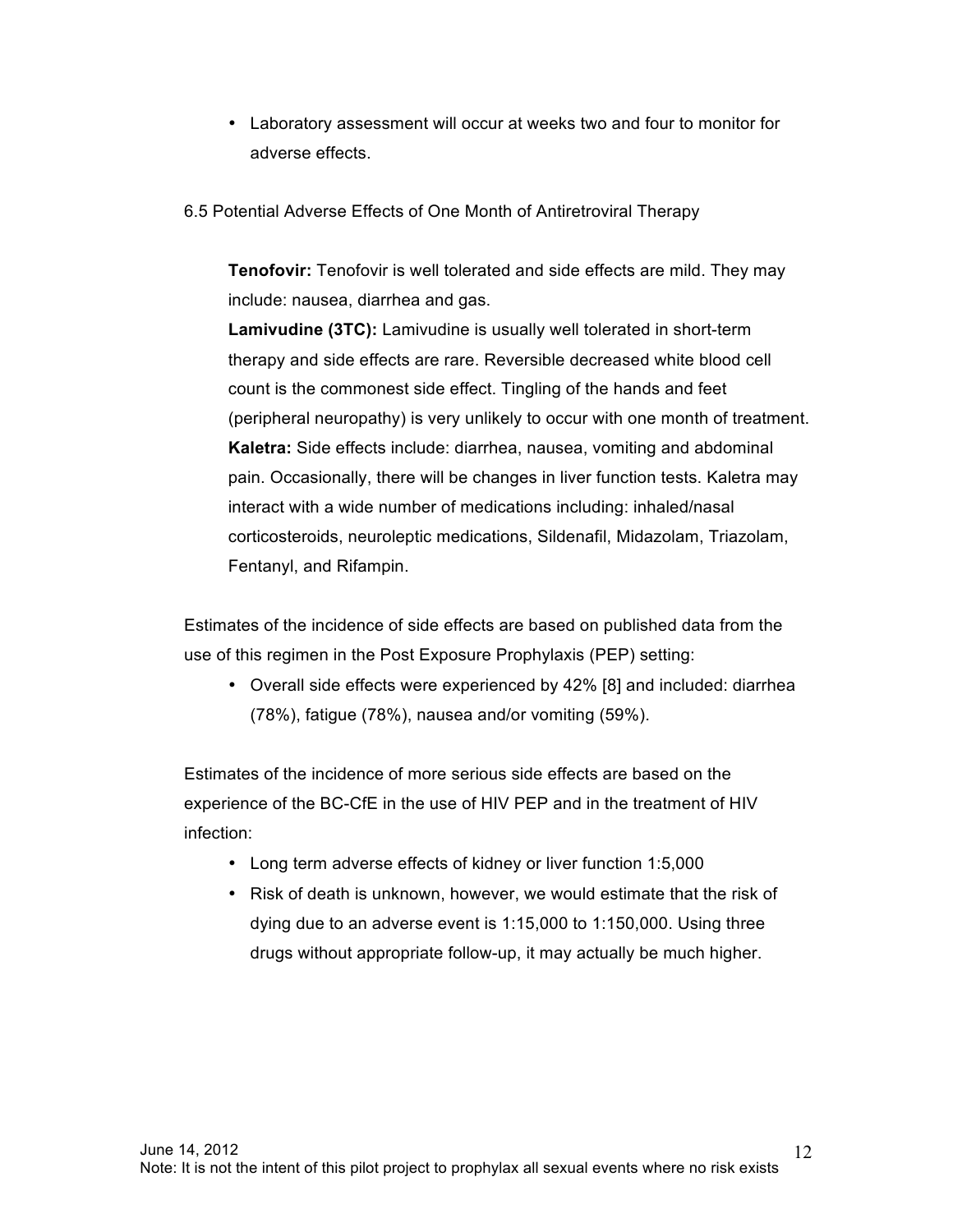#### **7. FOLLOW-UP**



13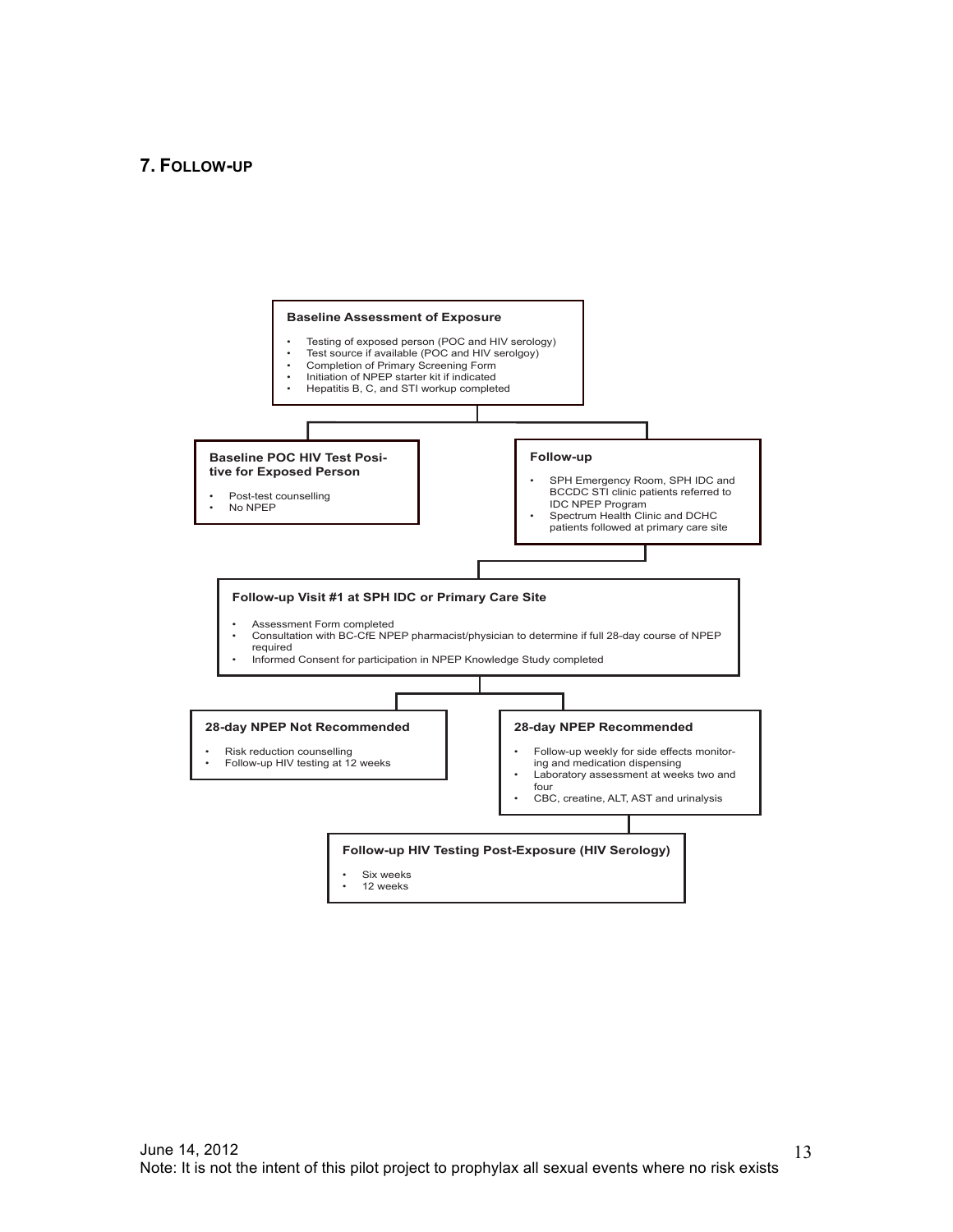

#### **HIV EXPOSURE ALGORITHM**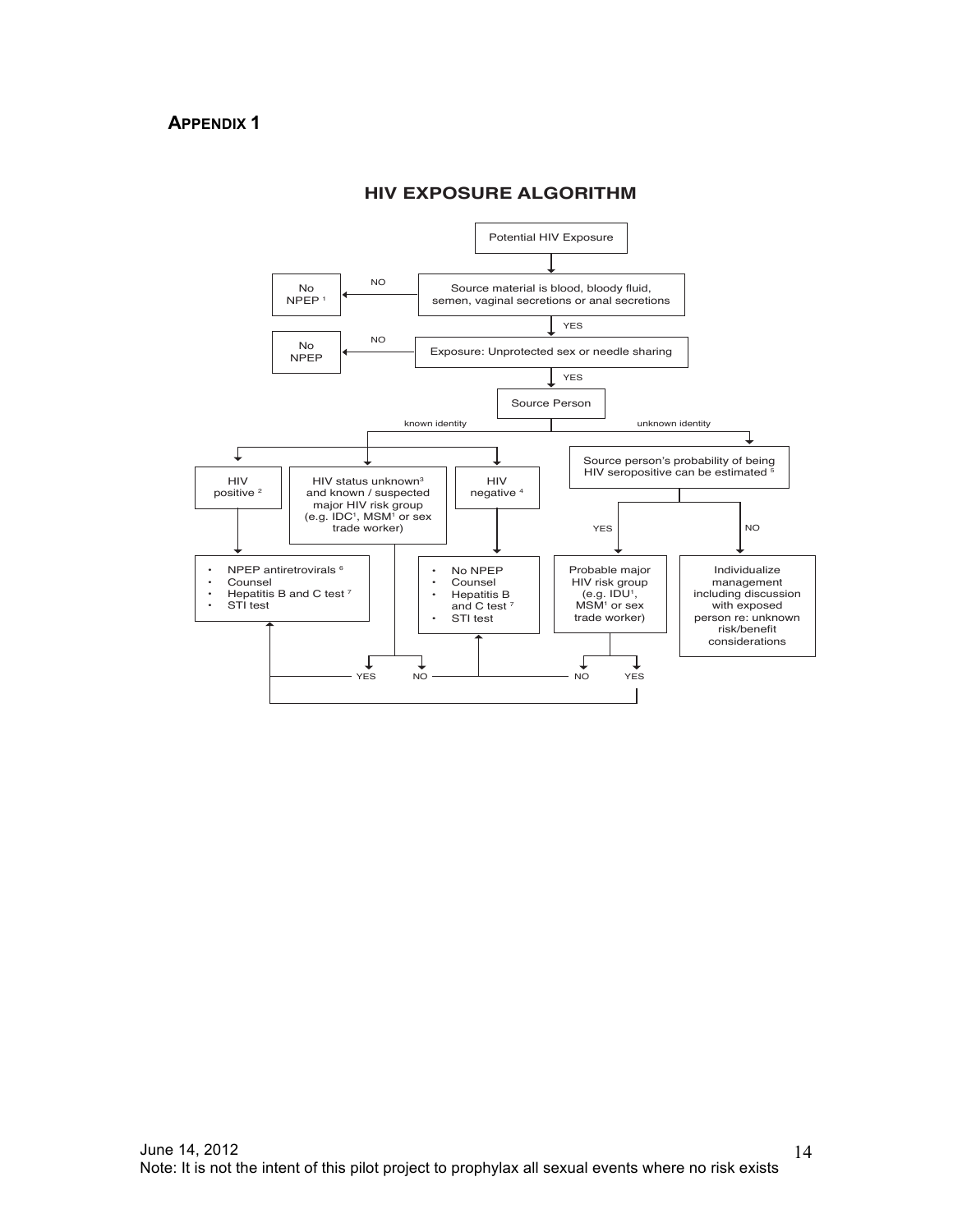## **HIV EXPOSURE ALGORITHM FOOTNOTES**

- 1. NPEP = non-occupational post exposure prophylaxis. IDU = injection drug user. MSM = men who have sex with men.
- 2. Source person is considered HIV positive if there is a positive test for HIV antibody, HIV PCR, or physician diagnosed AIDS. A low or undetectable viral load greatly diminishes the risk however does not eliminate the risk.
- 3. If HIV status unknown and source person consents, then test for HIV using POC and HIV serology, draw hepatitis serology: anti-HCV Ab, HBsAg.
- 4. Source person is considered HIV negative if POC test and HIV serology are negative.
- 5. Source person's probability of being HIV seropositive can be estimated; it may be possible to estimate the risk (see Appendix 2a) of potential HIV prevalence within certain risk groups, and thus the risk of seroconversion. In low seroprevalence exposures the risk of a serious drug related adverse reaction of PEP (estimated to be 1:5000) may exceed that of HIV seroconversion.
- 6. NPEP: Three drugs are recommended for significant risk exposures involving confirmed HIV sources. Prophylaxis is recommended for significant risk exposures involving sources whose HIV status is unknown, if the source is known/strongly suspected to have a major HIV risk factor.
- 7. Counsel regarding precautions for minimizing risk of exposure to HIV/ hepatitis B/C and other sexually transmitted pathogens, obtain baseline bloodwork (outlined below) and advise patient regarding timing of follow-up testing;

NPEP toxicity monitoring should include CBC, creatinine, ALT, AST, and urinalysis.

For individuals who may be susceptible to hepatitis B and C, collect exposed person's blood samples for anti-HBs, HBsAg, and anti-HCV.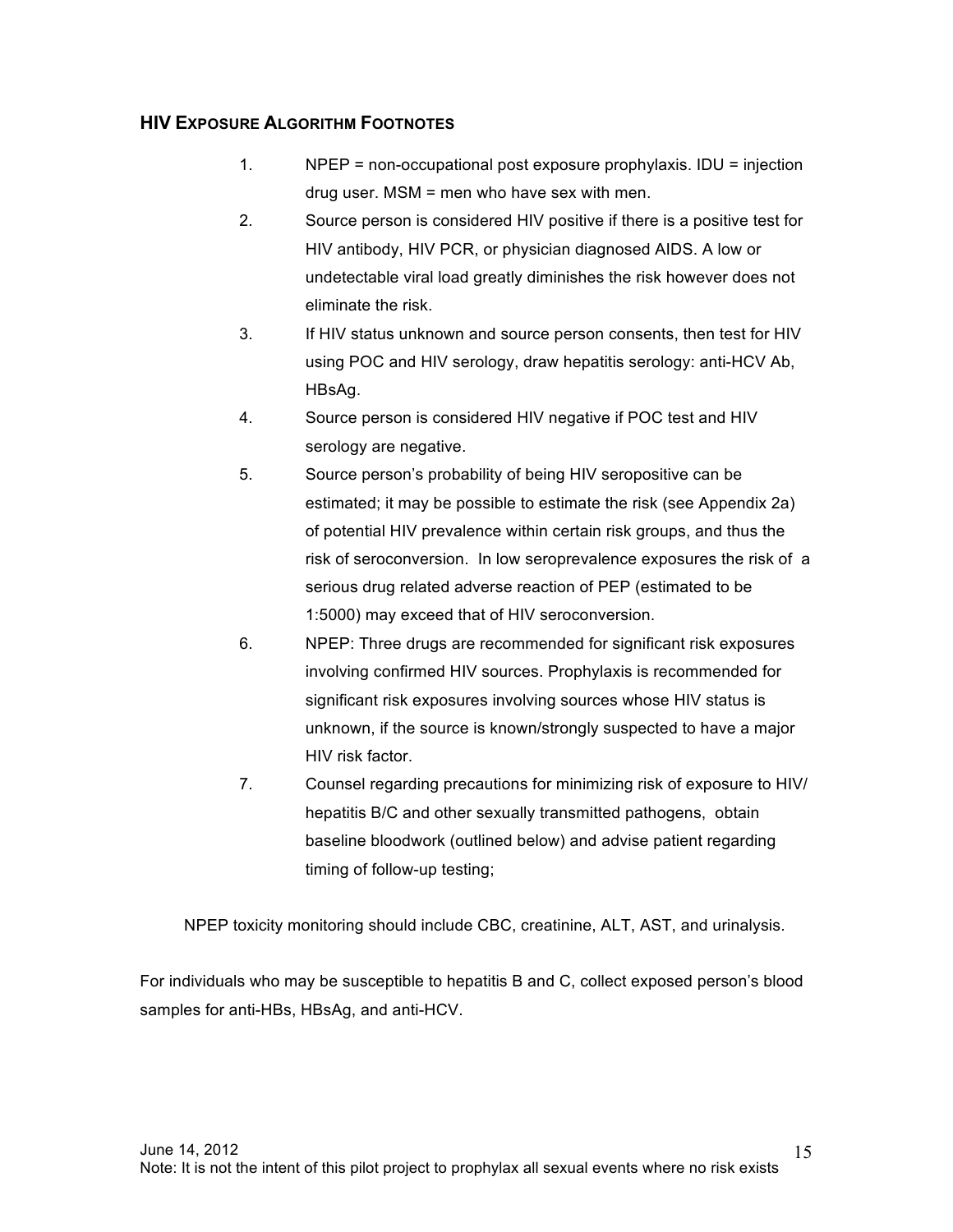# APPENDIX 2A - RISK ASSESSMENT : ESTIMATED PROBABILITY OF HIV FOLLOWING A SINGLE EXPOSURE IN BRITISH COLUMBIA

| <b>Exposure Type</b>                                            | Source Person Category (estimated seropositive probability1) |            |                             |            |             |                         |             |              |  |  |
|-----------------------------------------------------------------|--------------------------------------------------------------|------------|-----------------------------|------------|-------------|-------------------------|-------------|--------------|--|--|
|                                                                 | <b>Major Risk Group</b>                                      |            | <b>Risk Factors Unknown</b> |            |             | Not in Major Risk Group |             |              |  |  |
|                                                                 | Known HIV+                                                   | <b>IDU</b> | <b>Gay Men</b>              | <b>Men</b> | Women       | Gender?                 | <b>Men</b>  | Women        |  |  |
| <b>Estimated</b><br>Seroconversion<br>probability <sub>2</sub>  | $(p=1)$                                                      | $(p=.2)$   | $(p=.2)$                    | $(p=.005)$ | $(p=.0005)$ | $(p=.0025)$             | $(p=.0005)$ | $(p=.00005)$ |  |  |
| Non-Occupational                                                |                                                              |            |                             |            |             |                         |             |              |  |  |
| Penile-vaginal<br>intercourse (risk<br>to male)<br>$(p=.0005)$  | 0.0005                                                       | 0.0001     | 0.0001                      | 0.0000025  | 0.00000025  | 0.0000012               | 0.00000025  | 0.000000025  |  |  |
| Penile-vaginal<br>intercourse (risk<br>to female)<br>$(p=.001)$ | 0.001                                                        | 0.0002     | 0.0002                      | 0.000005   | 0.0000005   | 0.0000025               | 0.0000005   | 0.00000005   |  |  |
| Insertive anal<br>intercourse<br>$(p=.0006)$                    | 0.0006                                                       | 0.00012    | 0.00012                     | 0.000003   | 0.0000003   | 0.0000015               | 0.0000003   | 0.00000003   |  |  |
| <b>Receptive anal</b><br>intercourse<br>$(p=.03)$               | 0.03                                                         | 0.006      | 0.006                       | 0.00015    | 0.000015    | 0.000075                | 0.000015    | 0.0000015    |  |  |
| Receptive oral<br>intercourse<br>$(p=.0001)$                    | 0.0001                                                       | 0.00002    | 0.00002                     | 0.0000005  | 0.00000005  | 0.00000025              | 0.00000005  | 0.000000005  |  |  |
| Occupational                                                    |                                                              |            |                             |            |             |                         |             |              |  |  |
| Percutaneous<br>needle $(p=.003)$                               | 0.003                                                        | 0.0012     | 0.0006                      | 0.000015   | 0.0000015   | 0.0000075               | 0.0000015   | 0.00000015   |  |  |
| <b>Mucocutaenous</b><br>$(p=.001)$                              | 0.001                                                        | 0.0004     | 0.0002                      | 0.000005   | 0.0000005   | 0.0000025               | 0.0000005   | 0.00000005   |  |  |

1. Based on Provincial STD Control data 1997 and VIDUS Study

2. Based on published estimates for each exposure type (Katz et al NEJM 1997; 336:1097; Royce et al NEJM 1997; 336:1072)

These figures represented only an average risk; the risk to an individual may be higher depending on the presence of other factors.